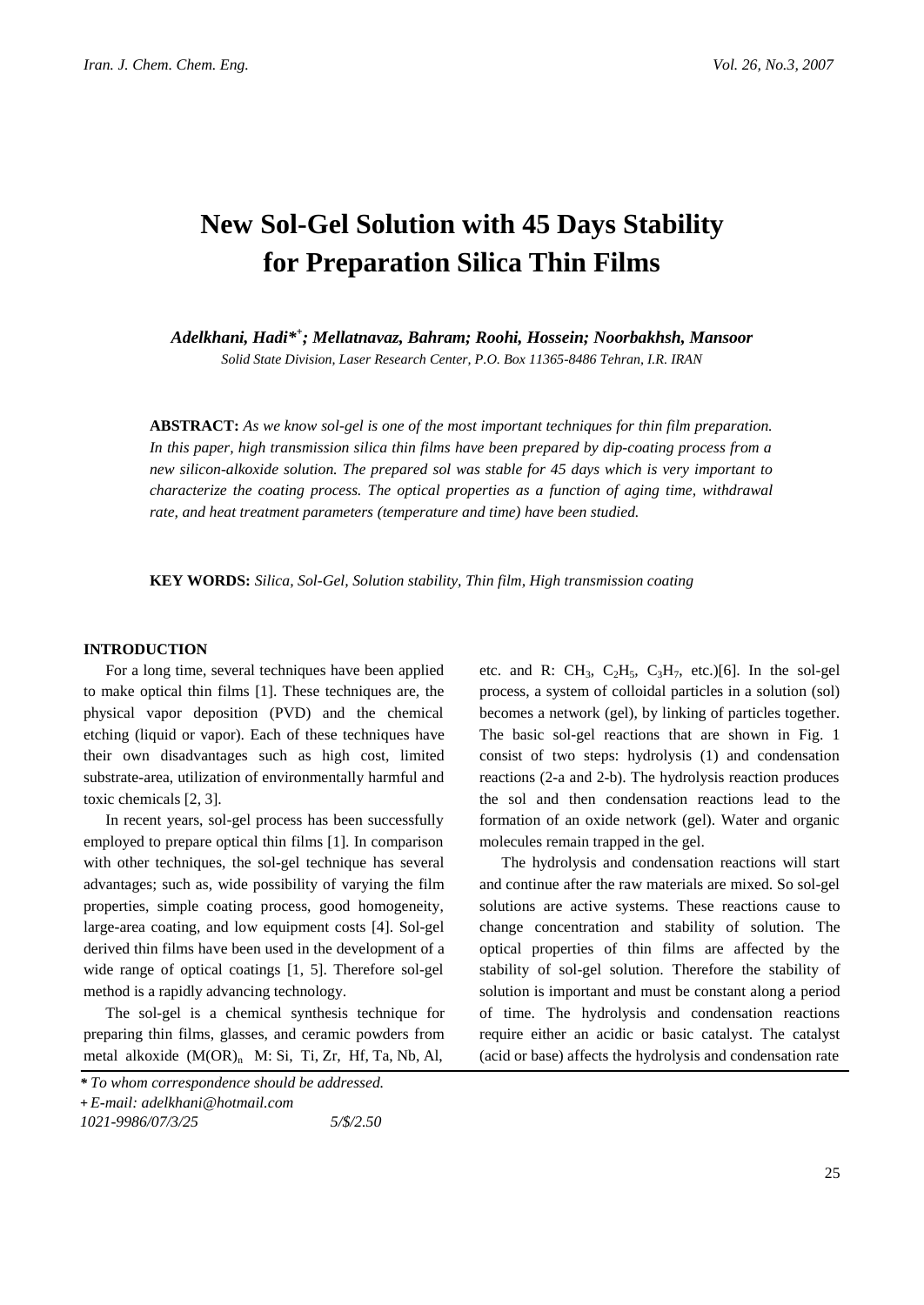

*Fig. 1: The basic sol-gel reactions.*

and therefore stability of solution [7]. For example in solgel solution catalysis with base (NH4OH), stability of solution is about 107 hours [6].

Several methods can be used to make a coating by sol-gel process. Dip coating is one of them. In this process the substrate which should be coated, is immersed in sol-gel solution and then withdrawn. When sol deposits on substrate, thin film will be obtained after evaporation of solvent. This film has optical properties. Now for improvement of optical properties, good scratching resistance, and adhesion, the film requires heat treatment at temperature approximately 500 °C. The water and organic materials are removed form thin film by heat treatment*. Brinker* and *Scherer* have reviewed the details of sol-gel process [6]. The optical properties of thin film depend on thickness. The coating thickness is mainly defined by withdrawal rate. So in this method a well-defined withdrawal rate is very important [5].

In this paper we introduce new solution with long time stability and also preparation of  $SiO<sub>2</sub>$  thin film by sol-gel process. The optical transmission of  $SiO<sub>2</sub>$  thin films have been measured as a function of aging time, application withdrawal rate, and heat treatment. The structures of the films have been investigated.

# **EXPERIMENTAL**

All solvents and reagents were analytical reagent grade. A new sol-gel solution was prepared using the base catalyst. The sol was prepared by mixing 10.5 ml of ammonia solution (25%) and a solution of tetra-ethyl silicate (33.2 ml) in 328 ml of anhydrous ethyl alcohol. It is necessary to stir the solution during mixing at room temperature. Then the mixture is allowed to stand at room temperature for one day. After this time hydrolysis and sol formation will be completed. The final product consisted of a colloidal suspension of  $SiO<sub>2</sub>$  in substantially ethanol at a concentration of 3.0%.

Microscope slide glass-samples with dimensions 70×25×1 mm were cleaned and prepared for dip-coating process. Dip coating can be described as a process where the substrate is immersed perpendicular in a liquid (sol). After a few seconds, the substrate is withdrawn with a specific speed under controlled temperature and environmental conditions. Thin films entrain by evaporation of solvent and gravitational draining. During the process, the substrate is withdrawn from the sol at the rates between 10 and 15 cm/min at 25 °C. The heat treatment was performed at different temperatures between 25-500 °C for 60 and 120 minutes. At higher temperatures the glass deforms and complicates further analyses.

A HITACHI U-3410 spectrophotometer is used to obtain transmission spectra of  $SiO<sub>2</sub>$  film in the range of 400-800 nm. The spectral transmission curves of the films are obtained at a few number of withdrawal rates, and in different heat treatment temperatures.

A Sloan DekTak auto-leveling profilemeter is used to determine the thickness of thin film. We used an optical design and analysis program (Essential Macloed software, version 8.7) for the comparison of experimental results and theoretical data.

# **RESULTS AND DISCUSSION**

# *Process stability*

The hydrolysis and condensation reactions commence immediately after mixing raw materials. These reactions lead to formation of a system of colloidal particles in the solution (sol). Various equilibrium are set up in the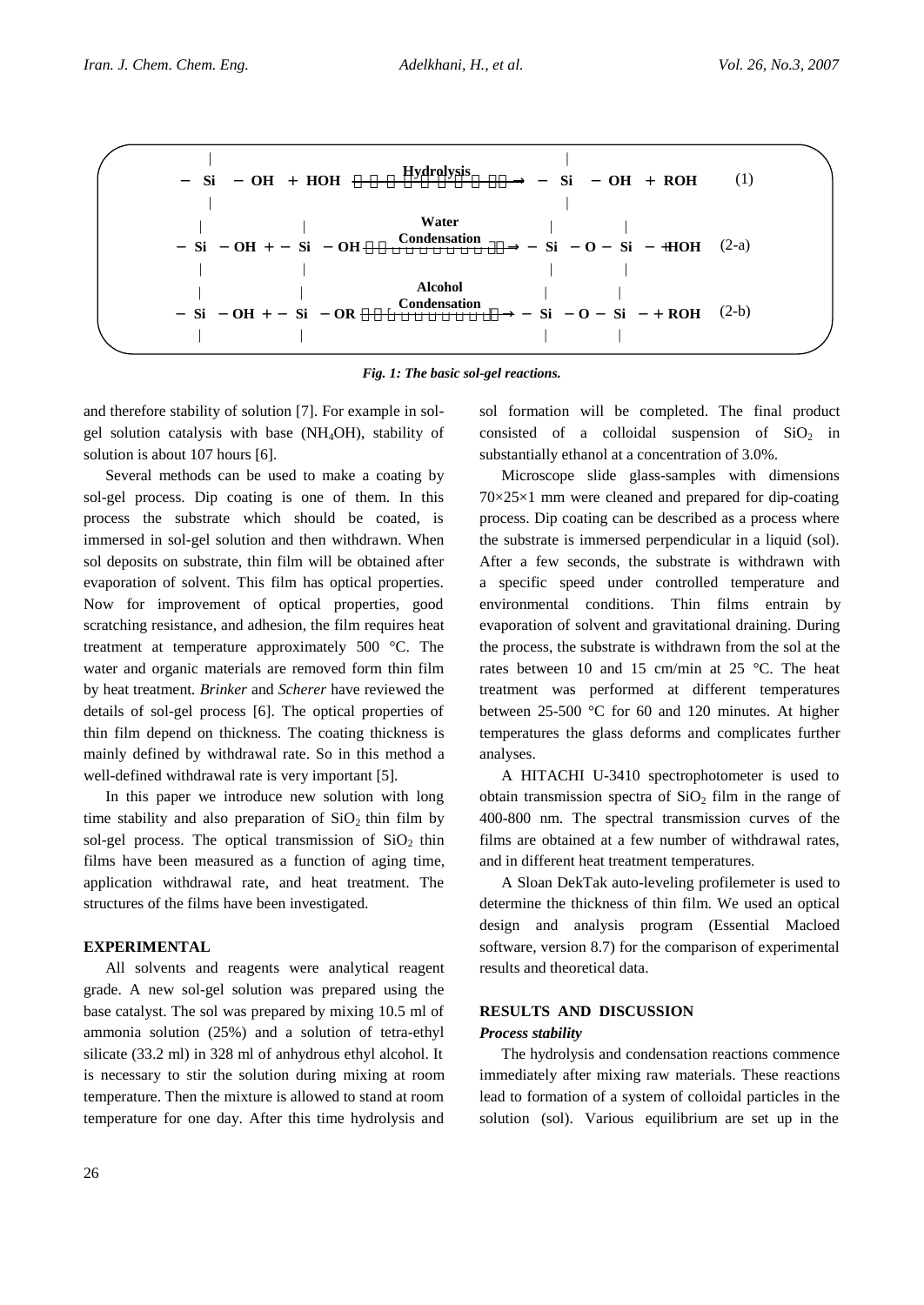solution, where the size and number of particles vary with time. As condensation reactions (2-a and 2-b) proceed, the size of particles increases. This behavior is done by bonding monomers to particles, or joining particles together. So sol-gel solution is a "living system" [5].

In dip coating method (according to *Levich* equation) the thickness of the thin film depends on two fundamental parameters: solution factors and application rate (equation (3)) [5,6].

$$
h = 0.9 \, (\eta \, v)^{-0.666} (\rho g)^{-0.5} \gamma^{-0.166} \tag{3}
$$

Where h is film thickness, v: rate of the substrate withdrawal, γ: surface tension of solution, η: solution viscosity, ρ: solution density, and g: gravity.

Following the hydrolysis and condensation reactions, the solution parameters such as solution viscosity vary. If solution parameters change with time, the control of coating thickness will be difficult or impossible. Without coating thickness controlling, transmission cannot be controlled. Thus, it is important to ensure that properties of sol-gel solution remain stable during a reasonable period of time (shelf life). The shelf life can be increased by adjusting pH of solution. *Nelson et al.* [8] and *J.A. Soutar et al.* [9] have shown that the solution is stable for long time at low pH. Another solution is used for thin films have a base catalyst. In contrast to acid catalyzed solution, the thin films obtained from high pH contains a minimum of organic contamination (organic residues and carbonaceous) [10]. So in our investigation, the base catalyzed system is used. The stability of coating solution, and thin film produced repeatedly from it, are studied during 45 days. Transmission curves of this thin film are shown in Fig. 2. Good agreement of different curves shows that the sol-gel solution is stable during this interval of time.

#### *Effect of withdrawal rate*

In *Levich* equation, as the solution parameters are constant, we can put k=0.9 η  $^{0.666}$  (pg)  $^{-0.5}$   $\gamma$   $^{-0.166}$ .

So we have:

$$
h = k v^{0.666}
$$
 (4)

In this case the film thickness will be affected only by withdrawal rate. The thickness of films as a function of withdrawal rate is determined by DekTak method and the result is shown in Fig. 3. The equation of line is

h=62.2 v  $^{0.657}$ . The experimental results are in good agreement with the *Levich* equation.

The effect of withdrawal rate on the spectral transmission curves are tested and shown in Fig. 4. The position of maximum transmittance  $(\lambda_{\text{max}})$  depends on the thickness of the film, while the magnitude of the maximum is only determined by the refractive index of the film [1]. It can be observed from the results that the maximum wavelength  $(\lambda_{\text{max}})$  of each curve is the rapidly varying function of the rate. *K. Cathro et al.* have reported the same effect of withdrawal rate on spectra curve [11]. In other words, the maximum wavelength of transmittance (which is controlled by the film thickness) can be adjusted by withdrawal rate. Also Fig. 4 shows the value of maximum transmittance is independent of withdrawal rate. This confirms that the refractive index (which controls the transmittance value) is nearly independent of withdrawal rate.

In Fig. 5, the experimental results and theoretical data (refractive indexes 1.46 and 1.32) of  $SiO<sub>2</sub>$  are shown and compared. There is a good agreement between the experimental and theoretical curve (refractive index 1.32) in  $\lambda_{\text{max}}$  and in the magnitude of transmittance. In the other theoretical curve (refractive index 1.46) the magnitude of transmittance is lower than experimental. As we mentioned, the magnitude of the maximum is only determined by the refractive index of the film. Thin films with low refractive indexes have higher transmittance [12]. In theoretical calculation, the refractive index of  $SiO<sub>2</sub>$  is supposed 1.46, but the higher transmittance of experimental data shows that the refractive index of  $SiO<sub>2</sub>$ is much lower. The experimental results and theoretical data for  $SiO<sub>2</sub>$  with n=1.32 are same. I.M. *Thomas* has reported the same result [13].

#### *X-ray diffraction (XRD)*

X-ray diffraction (XRD) is used in order to investigate the crystallinity of the film. In XRD graph of the films that are heated in the temperature range 100-500 °C, crystalline phase isn't observed and films are amorphous. *W. Que et al.* have reported the same result [14].

# *Heat treatment*

Deposited films by sol-gel method, contain water and organic materials, and mechanical properties of the film are poor and must be improved. One way to overcome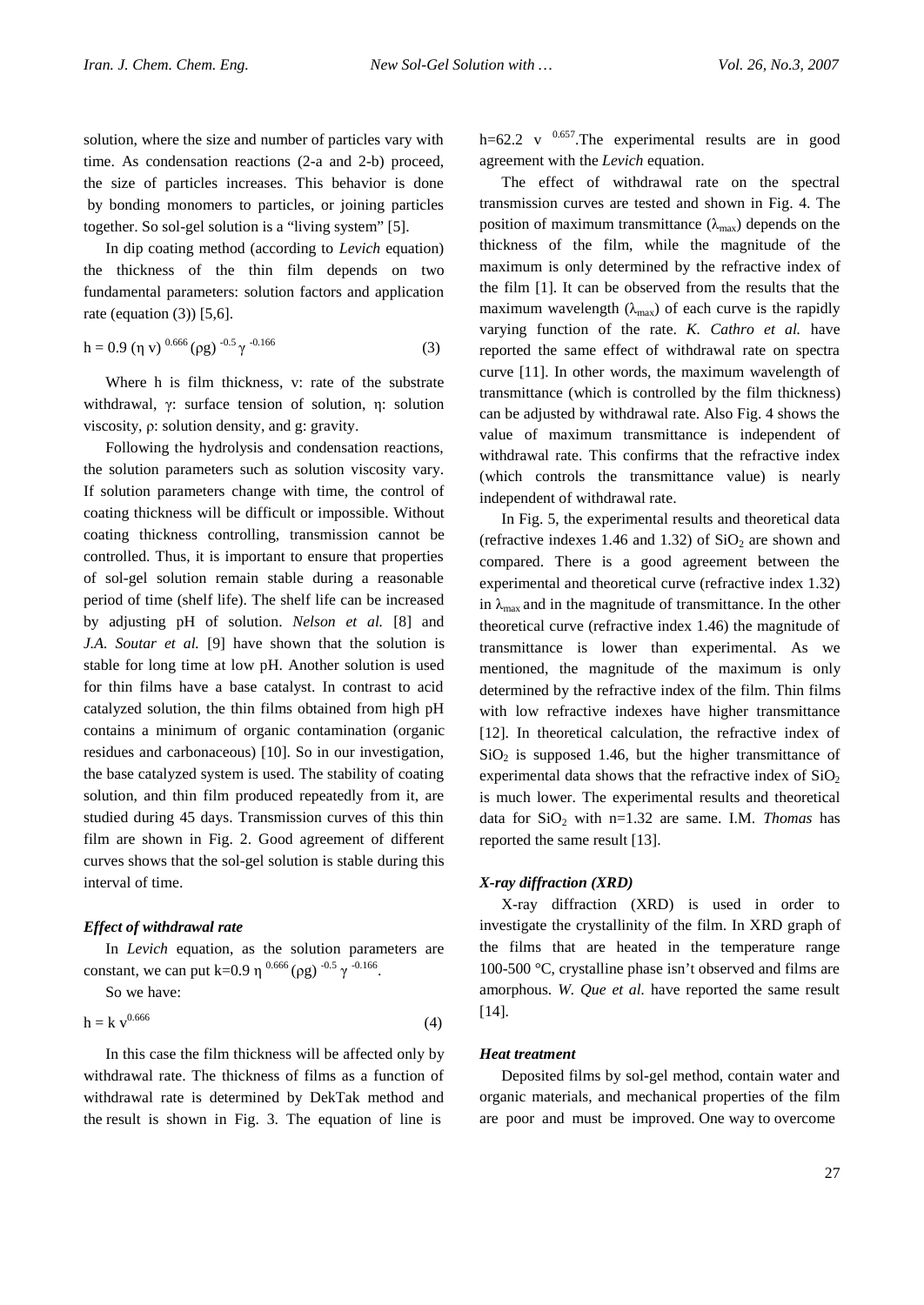

*Fig. 2: Transmission spectra of thin films produced over the 45-days period.*



*Fig. 3: The thickness of coating as a function of withdrawal rate.*

these problems is heat treatment. So the sample should be put in an oven for a suitable time and temperature. This improves the optical and mechanical properties of thin film. Also removes water and organic materials from thin film.

Fig. 6 shows the optical transmittance curves between 400-800 nm of the film with different heat treatment temperatures. It can be observed that the transmission and  $\lambda_{\text{max}}$  of SiO<sub>2</sub> film are changed with heat treatment temperature. The increasing annealing temperatures displace the  $\lambda_{\text{max}}$  towards shorter wavelengths. This is in agreement with the fact that the film thickness is decreased with increasing the heat treatment temperature [15]. In other words, increasing the annealing temperature causes the film shrinkage. The reason of shrinkage is removal of water and organic materials form thin film [6, 16]. The shrinkage causes



*Fig. 4: The effect of withdrawal rate on the transmission spectra curves.*



*Fig. 5: Comparison between experimental result and theoretical data.*

transfer of  $\lambda_{\text{max}}$  from 520 nm (at 100 °C) to 500 nm (at 300 °C) and to 475 nm (at 500 °C). The increasing of the temperature improves the maximum transmittance from %98.55 at 100 °C to %99.30 at 300 °C, and then %99.95 at 500 °C. This improvement of transmittance with temperature can be attributed to the increase of structure homogeneity, and a lower defect density [17]. Also increasing of heat treatment time has same effect on the  $\lambda_{\text{max}}$ .

Table 1 presents the  $\lambda_{\text{max}}$ , and the maximum transmission of a thin film (heat treatment at 500 °C for 60 and 120 minutes). The results show that, heat treatment causes improvement of the maximum transmission from % 98.45 at 25 °C to %99.95 at 500 °C. The increasing of heat treatment time, at 500 °C, causes the shift of the  $\lambda_{\text{max}}$  to shorter wavelengths and has no effect on the maximum transmission. In 500 °C